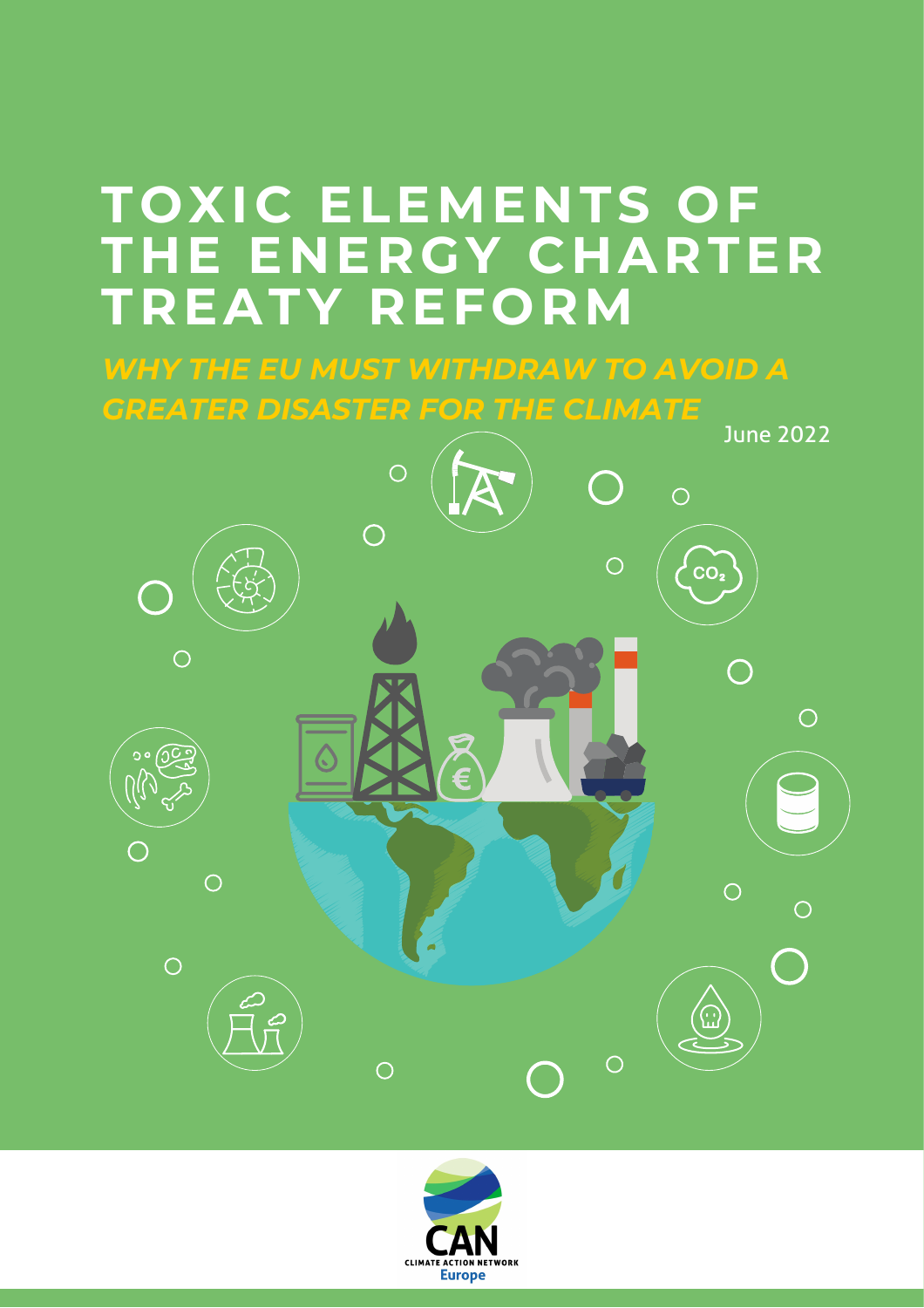## KEY POINTS

Marginal gains in some areas of the ECT are outweighed by increased risks associated with expansions to new technologies and geographies.

A reformed ECT could harm and not help accession countries in the Global South to regulate their energy markets in the public interest, adapt to and mitigate climate change.

Adopting a reformed ECT will greenwash it and make the real solution - withdrawal - much harder to realise.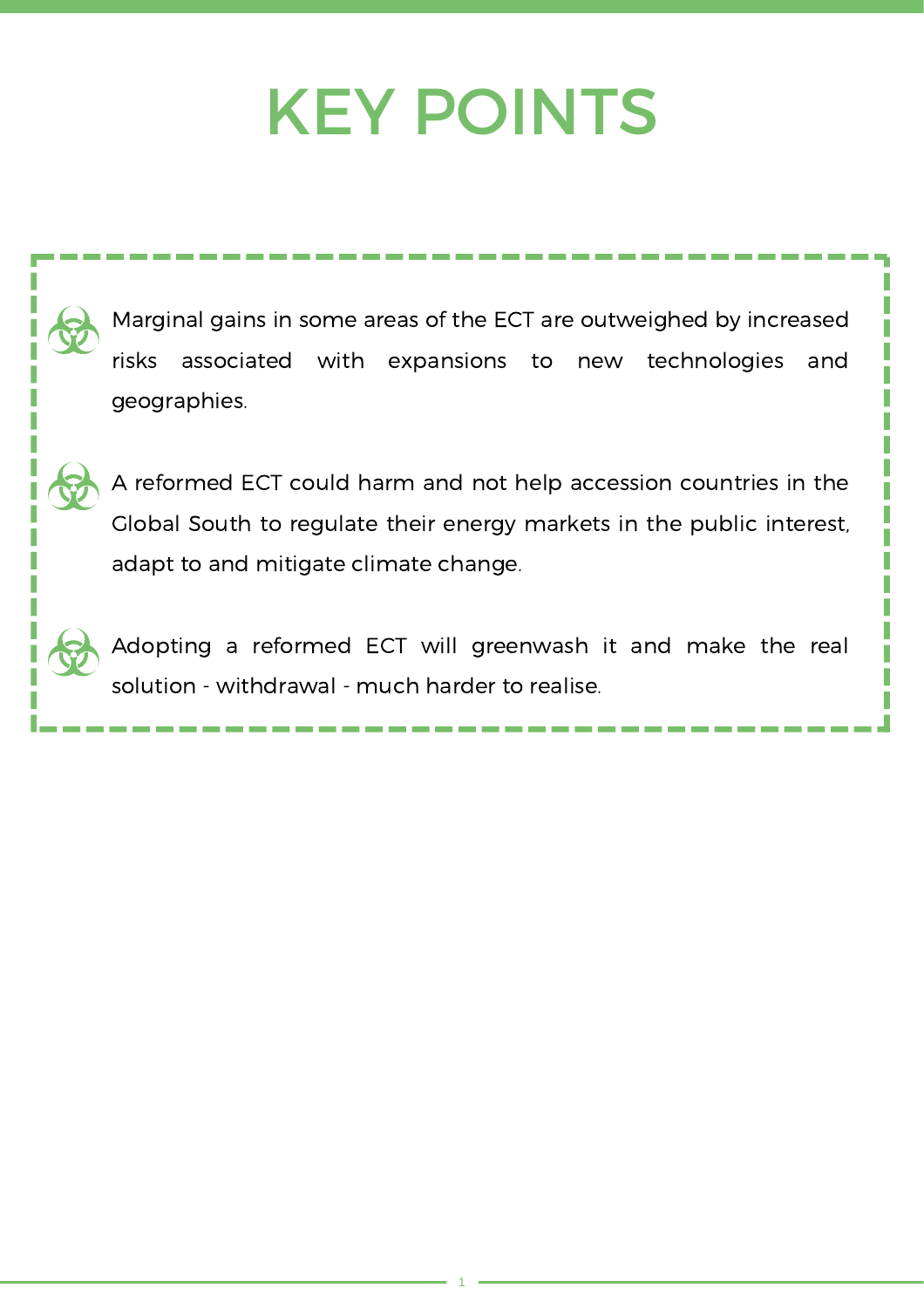## [EX](#page-3-0)ECUTIVE SUMMARY

The Energy Charter Treaty (ECT) is widely recognised to be incompatible with the objectives of the Paris Climate Accord. Fossil fuel companies are using it to sue states in a private, parallel justice system when their profits are affected by regulations or court decisions. The latest IPCC [report](https://www.ipcc.ch/report/ar6/wg3/) therefore warns that the ECT and similar agreements can have a chilling effect on climate policies. States might avoid taking the necessary urgent steps to phase-out fossil fuels if threatened by expensive legal action and the prospect of having to pay uncapped amounts in compensation.

The European Commission and Member States have recognised the ECT as outdated and seek to modernise it as part of a reform process, which started in 2018 and is drawing to a close this year. Both the EU and other ECT Contracting Parties now have to assess the outcomes of this reform and decide: Shall we stay or shall we go?

In a [briefing](https://caneurope.org/content/uploads/2022/03/ECT-reform-briefing-March-2022.pdf) in March 2022 CAN Europe analysed the outcomes of the reform and explained why they are insufficient to achieve the EU's own objectives for ECT reform. However, proponents of the treaty now argue that even though the reform outcomes are limited, they nevertheless provide for some improvements compared to the old ECT and that it is therefore better to sign off on the reform.

#### **This briefing argues that Contracting Parties should not fall into the trap of reforming the ECT and recognise that adopting those outcomes would spell a disaster from a climate perspective:**

Reform would make the ECT more dangerous because it expands the list of energy materials and products that are protected under the ECT's flawed Investor-State Dispute Settlement (ISDS) and hence increase the risk of arbitration claims against states regulating the transition to 100% renewable energy.

There are dozens of countries in the Global South that are in the process of joining the  $\mathbf{2}$ ECT. Accessions have been put on hold while the reform is ongoing. However, once the reform has been approved, it is expected that many of them will join the ECT in the false hope of increasing foreign direct investments in energy but actually severely limiting their policy space to phase-out fossil fuels and regulate their energy markets in the public interest.

Π

Thirdly, the reform doesn't fix the many flaws of the Treaty. Adopting it nevertheless would greenwash the ECT and stifle the growing momentum to implement the only real solution: A coordinated withdrawal of ideally all EU Member States, the EU itself, EU Accession states and other close allies in Europe and beyond.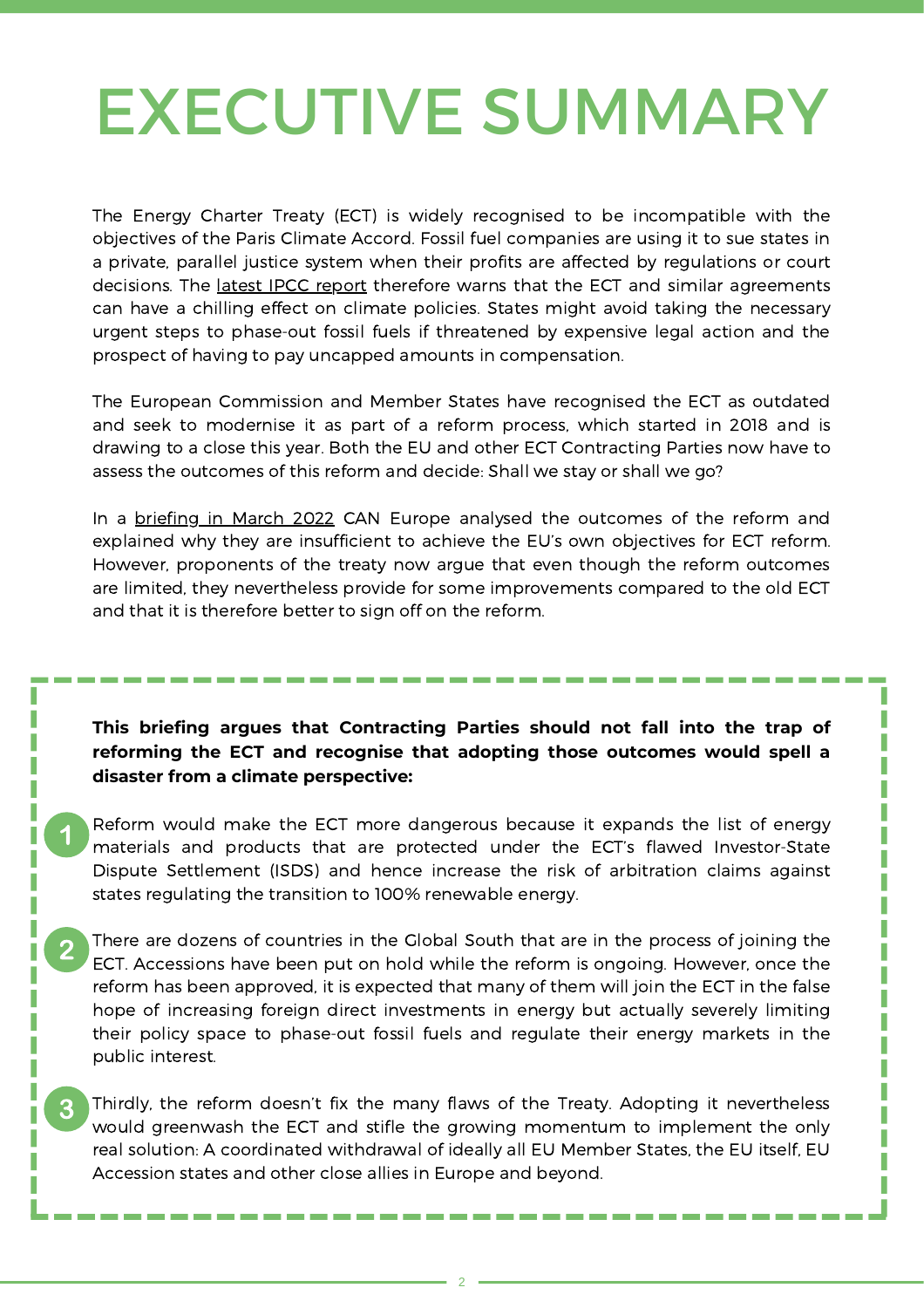# <span id="page-3-0"></span>TOXIC ELEMENT 1 Expansion to new technologies

The Energy Charter Treaty (ECT) protects investments in relation to certain energy materials and products that are explicitly mentioned in Annex EMI and EMII of the Treaty. The energy materials and products currently named there are nuclear energy, fossil energy sources, including coal, fossil gas and oil, electrical energy and "fuel woods".

As part of the ongoing reform process, this list of protected energy materials and products is meant to be expanded. The EU is the only contracting party that made their proposal public and is calling to include: ["low-carbon](https://trade.ec.europa.eu/doclib/docs/2021/february/tradoc_159436.pdf) hydrogen", renewable hydrogen, biomass, biogas, undenatured ethyl alcohol of an alcoholic strength by volume of 80% vol or higher, methanol and formic acid. Reportedly, other ECT Contracting Parties have additionally called to include synthetic fuels, Carbon Capture and Storage (CCS) and other forms of hydrogen.

It is currently unknown which of these proposals have been agreed upon. What is clear though is that some of these energy materials and technologies have an unproven or even doubtful benefit for the clean energy transition. "Low-carbon hydrogen" for instance would qualify hydrogen made from burning fossil gas and from nuclear energy eligible to be protected. In a [previous](https://caneurope.org/content/uploads/2021/02/Analysis-of-the-COM-proposal-for-ECT-modernisation-on-the-Definition-of-Economic-Activity-in-the-Energy-Sector_February-2021.pdf) analysis we discussed some of the downsides of protecting these technologies in the light of ISDS risks in relation to future regulations.

However, irrespective of how *beneficial* these technologies are for the transition to climate neutrality, we argue that this expansion of the list of protected energy materials is both dangerous and unnecessary.

#### Why is ISDS dangerous for renewables?

Agreements containing ISDS like the ECT are well recognised for causing regulatory chill, which could also harm renewables. The International Energy Agency (IEA) underlines in its Net Zero [report](https://www.iea.org/reports/net-zero-by-2050) that states' ability to regulate will play an increasingly important role in implementing the clean energy transition. Such state action includes the provision of support schemes and incentives for new technologies. Almost all ECTbased claims in relation to renewable energy investments so far concern changes in subsidy schemes. Faced with high risks of arbitration claims, states may be reluctant to introduce new public policies and incentive schemes.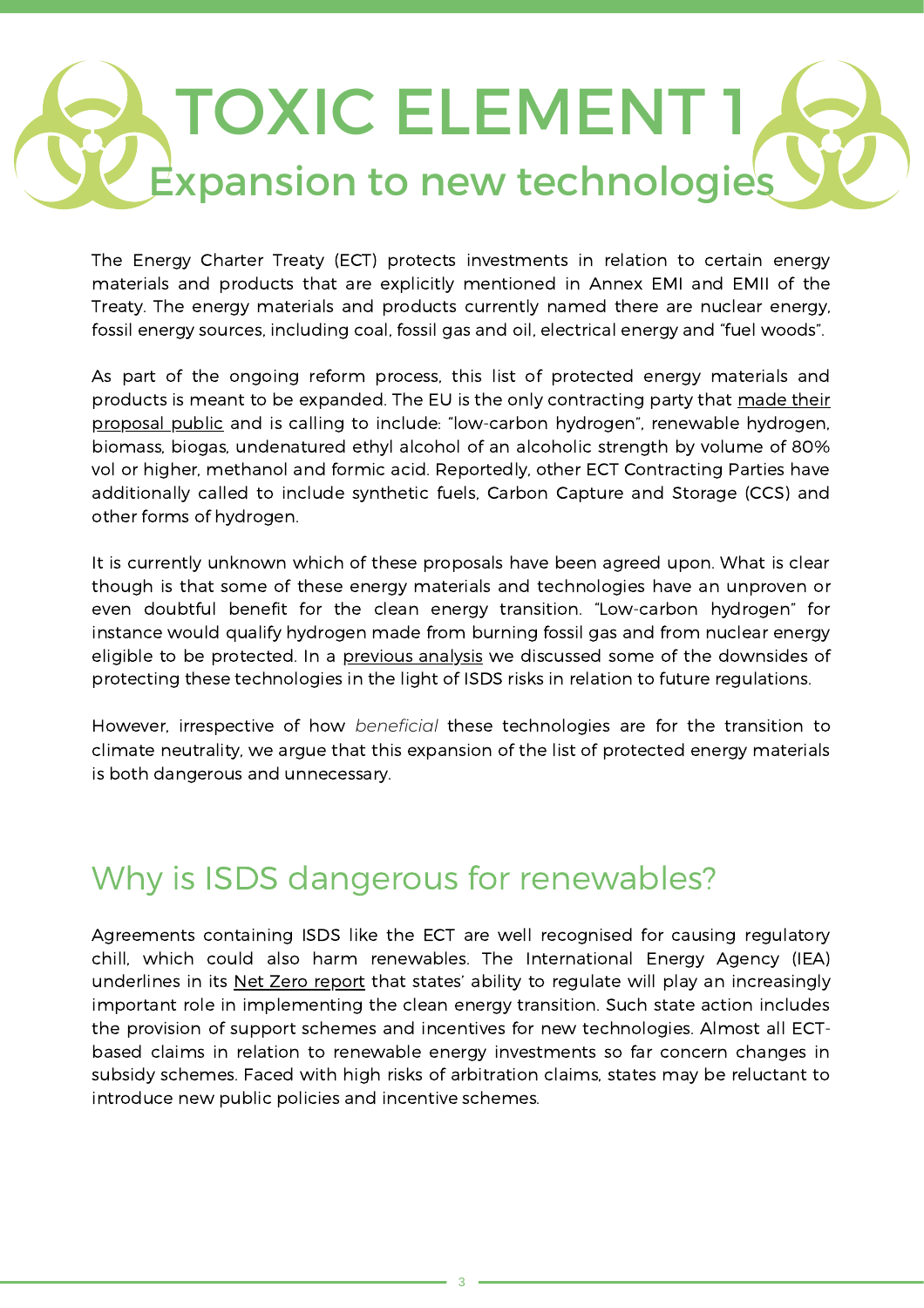Secondly, the ECT can cause adverse impact on the renewables sector by distorting competition. This can for instance be observed in Germany, where lignite operators are receiving billions of Euros in [compensation,](https://www.globaljustice.org.uk/wp-content/uploads/2022/04/CoalRansom_ECTGermanCoalPhaseout_Apr2022.pdf) to a large degree because [i](https://www.globaljustice.org.uk/wp-content/uploads/2022/04/CoalRansom_ECTGermanCoalPhaseout_Apr2022.pdf)n return they waived their rights to sue Germany under the ECT. Green Planet Energy, a renewable energy provider, is complaining to the European Commission regarding this [overcompensation.](https://green-planet-energy.de/presse/artikel/greenpeace-energy-legt-offiziell-beschwerde-bei-eu-kommission-ein.html) They argue this unjustified state aid disadvantages renewable energy firms in several aspects.

Thirdly, agreements like the ECT provide exclusive rights to foreign investors, discriminating against domestic ones. This is particularly problematic as about 75% of global investment in renewable energy is domestic. Since the Komstroy ruling by the Court of Justice of the European Union, it is confirmed that EU investors cannot make use of the ECT against EU countries. This means non-EU investors will now de facto enjoy privileged protection when investing in the EU compared to domestic/EU investors.

And last but not least, renewable energy federations are also turning their back on the ECT: SolarPower Europe recently left the ECT's Industry Advisory Panel and another group, the European Renewable Energy Federation, issued a statement claiming that the ECT hinders the European Green Deal and the EU should withdraw from it.

### Why is it unnecessary?

The assumption of proponents is that investment protection leads to more investments. However, there's a lack of evidence for this claim as a [comprehensive](https://read.oecd-ilibrary.org/finance-and-investment/societal-benefits-and-costs-of-international-investment-agreements_e5f85c3d-en#page1) Organisation for Economic Co-operation and Development (OECD) study found. On the contrary, investors in renewable energy infrastructure evidently consider other factors relating to a country's regulatory and investment framework far more important. In a 2019 [Bloomberg](https://global-climatescope.org/) New Energy Finance ranking of the most attractive countries in the Global South for investments in renewable energy, India came first even though it recently terminated most of its investment treaties and developed a new model that significantly reduces rights provided to investors. Third ranked Brazil has never signed a treaty that would allow investors to sue the country in private arbitration tribunals. The existence of investment treaties was not among the 167 indicators that the study deemed relevant to include. Similarly, the **[I](https://www.iea.org/reports/world-energy-investment-2020)EA's renewable energy [investment](https://www.iea.org/reports/world-energy-investment-2020) reports** do not mention investment treaties when talking about what is needed to increase investment in renewables.

In conclusion, keeping the ECT would harm more than help the renewable energy sector. There are no evident benefits of providing investment protection for renewable technologies but very tangible and significant risks associated. Expanding this flawed system to more energy materials would massively increase the risk of ISDS cases against states implementing policies to fulfil their Paris obligations.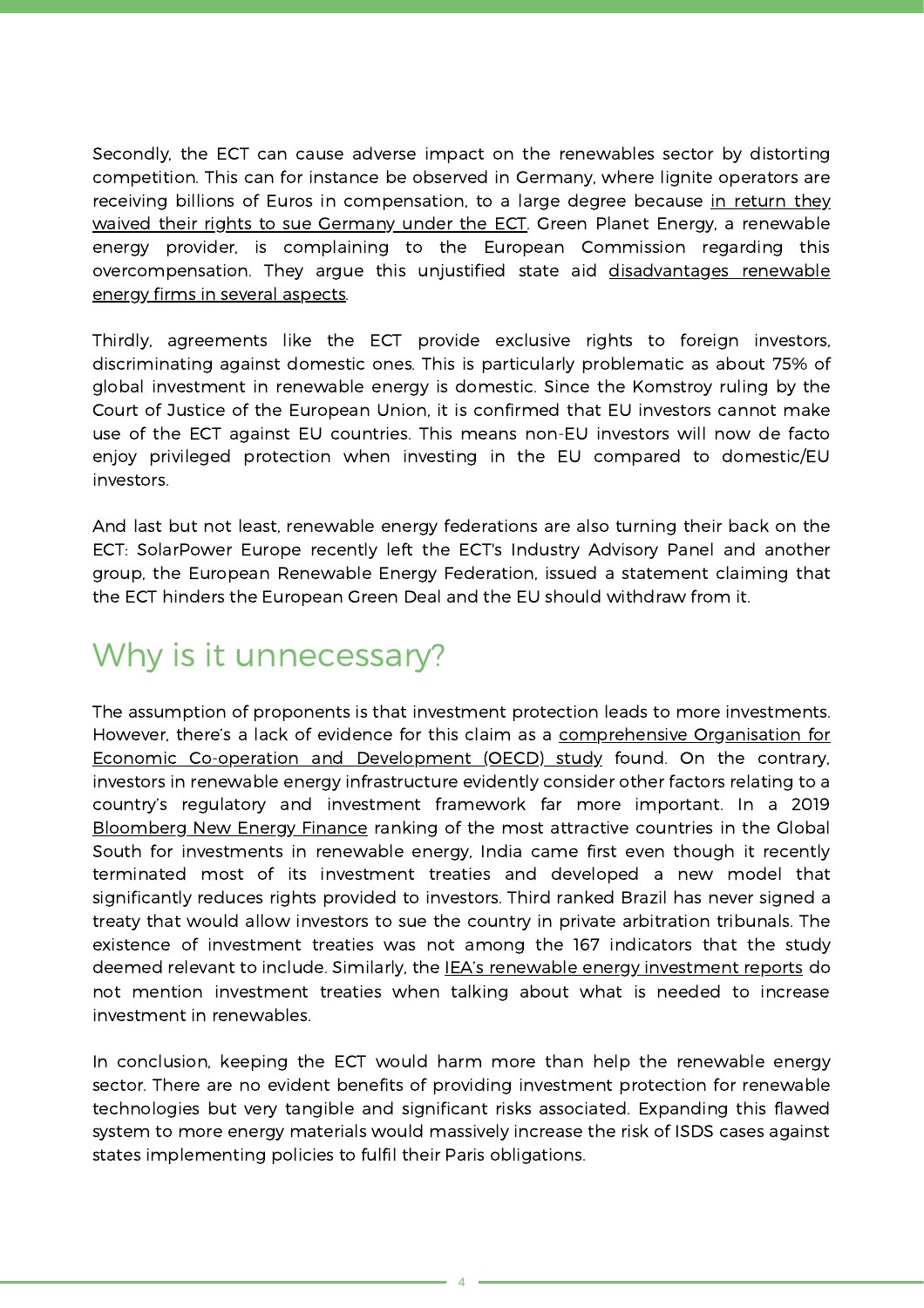# TOXIC ELEMENT 2  $\mathsf{\dot{\mathsf{E}}}$ xpansion to the Global Sout $\mathsf{\dot{\mathsf{F}}}$

The ECT already has 53 [contracting](https://www.energycharter.org/process/energy-charter-treaty-1994/energy-charter-treaty/) parties. A long list of [countries](https://www.energycharter.org/process/international-energy-charter-2015/overview/) from Africa, Asia and Latin America signed the International Energy Charter in 2015. Legally speaking it is just a non-binding document that outlines general principles in international energy cooperation. In practice, however, signing this Charter makes them observers in Energy Charter processes and is the first step for countries to become a full member of the Energy Charter Treaty.

The Energy Charter Secretariat is the driving force behind this geographical expansion. The Secretariat is actively reaching out to governments around the world, advertising the ECT with the unproven claim that it would help countries to attract urgently needed investments and solve energy poverty. At the same time, risks in relation to ISDS are played down.

At least 15 [countries](https://energy-charter-dirty-secrets.org/wp-content/uploads/2020/04/ECT-Silent-expansion.pdf) are currently working on their accession reports, which are necessary to demonstrate their energy systems comply with ECT rules. Once they have submitted these reports, they can apply to become a member. This request needs to be approved by the other Contracting Parties.

It is this approval stage that has currently been put on hold while ECT reform is ongoing. The underlying assumption is that the reform will modernise the ECT to such an extent that it is fit for the challenges of the 21st century, including climate change and rising energy prices. This hope is utterly false.

International energy cooperation is more important than ever. Yet, basing this on an outdated and flawed framework like the Energy Charter Treaty is a recipe for disaster. Expanding the ECT would put even more countries into a regulatory straightjacket that many EU countries are hoping to escape from.

The Netherlands is currently being sued for legislating a coal phase-out, Italy is being sued for refusing a permit to drill for oil and Slovenia is facing charges for introducing a fracking moratorium. In the past, Germany had to water down environmental restrictions on a coal-fired power plant because it was being threatened by expensive compensation claims from Vattenfall. How are developing countries with much lower public funds meant to defend themselves against fossil fuel corporations that threaten them with multi-billion Euro claims in compensation and expensive legal claims that take many years to resolve?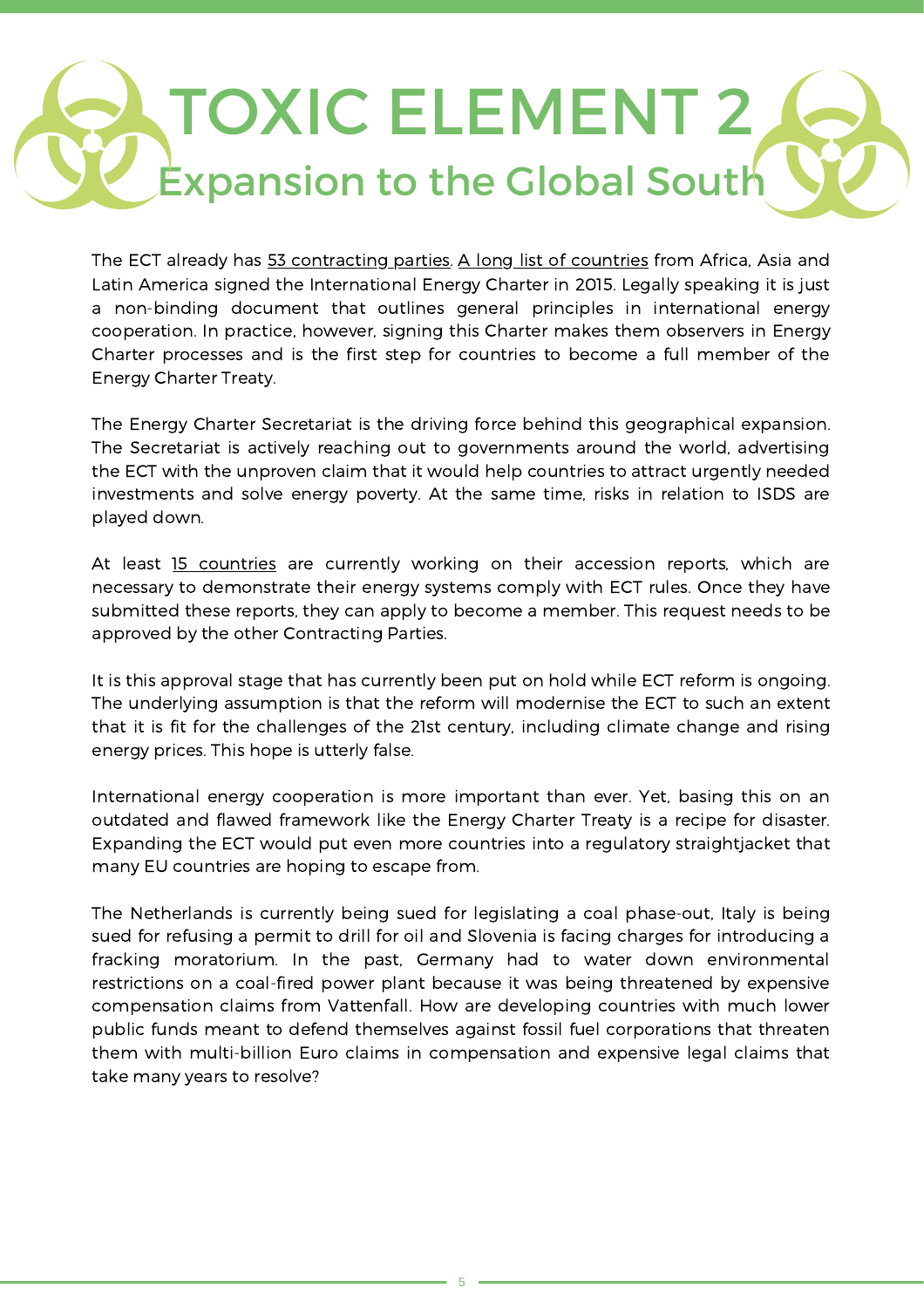Once a country becomes a member, all existing and future investments that are covered by the scope of the agreement would be protected. As the reform fails to introduce a general carve-out for fossil investments, it means that existing fossil infrastructure would be protected. There could also be legal challenges in relation to renewable energy investments, when countries pursue legitimate public interest objectives. From a climate, social and development perspective, it would be a nightmare to see more countries signing up to this dangerous investment agreement.

There are better alternatives to facilitate and safeguard renewable energy and renewable hydrogen investments in non-EU countries against political risks. In particular, investors can either purchase risk insurance or they could benefit from insurance programmes provided by their home states. For dispute settlement, investment agreements should use state-state arbitration mechanisms as for instance included in World Trade Organisation agreements.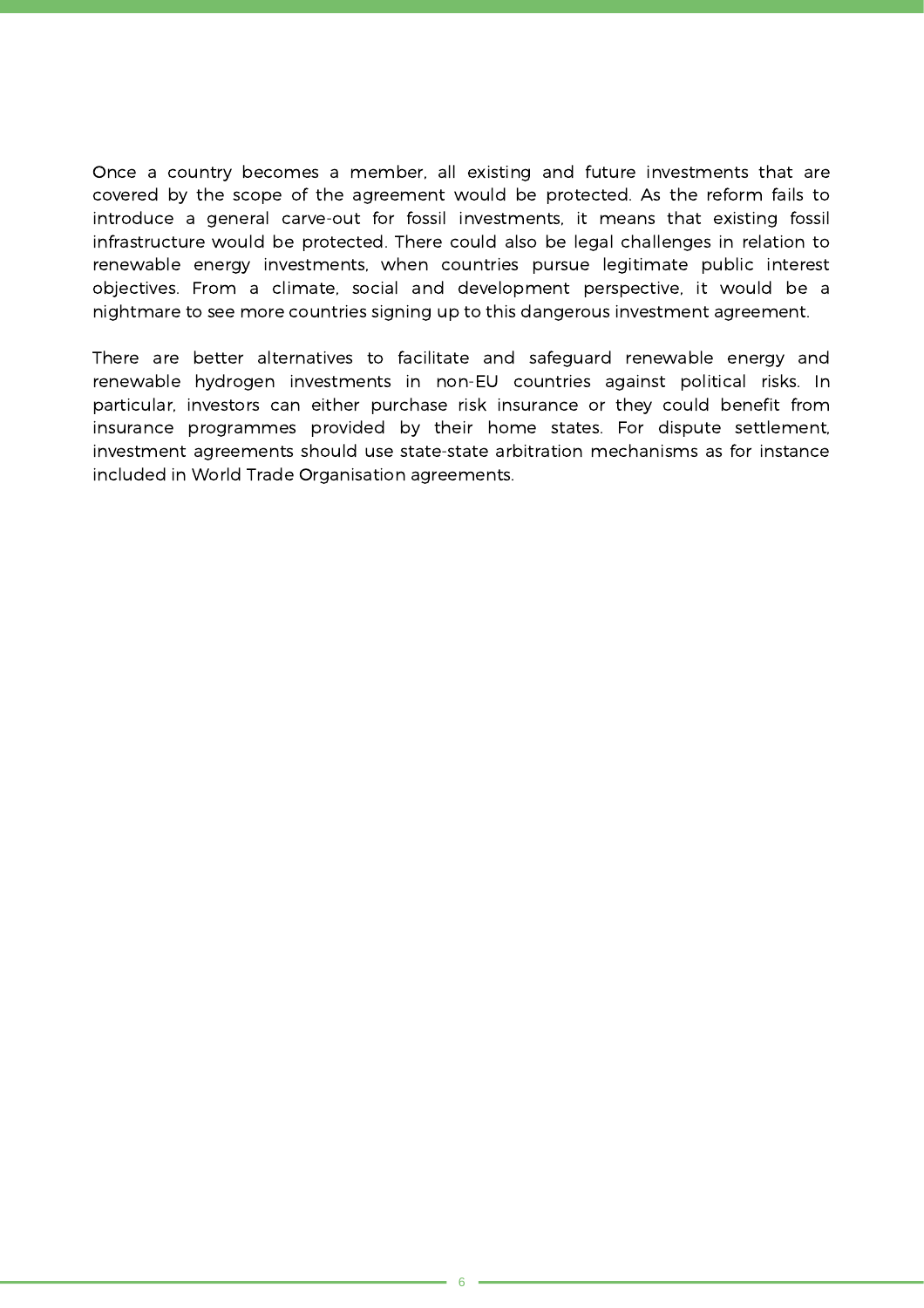## TOXIC ELEMENT 3 Greenwashing would stall the real solution

The EU went into the reform with the right intentions and objectives. It wanted to update the ECT's investment protection provisions with the EU's reformed approach and most importantly, it wanted to bring the ECT in line with the Paris Agreement and the European Green Deal.

After many years of preparing this reform and two years of negotiations, it is clear that the EU's objectives have not been met. Moreover, the need to phase out fossil fuels and move to a 100% renewable energy system has grown massively in the light of the war on Ukraine and increasing energy prices driven by fossil fuel [dependence.](https://caneurope.org/content/uploads/2022/03/ECT-reform-briefing-March-2022.pdf) Our in-depth analysis shows that the reformed ECT would continue to be an obstacle to the fulfilment of the Paris Agreement and its highly controversial Investor-State Dispute Settlement mechanism would remain untouched.

Moreover, a recent study from the University of [Amsterdam's](https://www.clientearth.org/media/2n2po04j/report-on-ect-compatibility-with-eu-law.pdf) Centre for European Law and Governance finds the ECT in conflict with the EU Treaties. The European Commission is trying to fix EU law incompatibilities as part of the current modernisation process but the text proposal of the EU of May 2020 would not fully remedy these incompatibilities (even if it was accepted in its entirety by other ECT contracting parties), according to the study.

It is therefore unsurprising that there is growing momentum for a withdrawal from the ECT. According to leaked cable [reports,](https://www.euractiv.com/section/energy/news/europe-edging-closer-to-withdrawal-from-energy-charter-treaty/) Germany, Spain and Poland have all said they're unhappy with the outcomes of the ongoing reform and urge the Commission to look into withdrawal. France has been critical of the reform process from the start and Italy has already left the ECT in 2015.

In the European Parliament, the ECT has no friends either. In a plenary debate in March 2022, Members from all political colours urged the Commission to prepare for withdrawal. The Chair of the European Parliament's Trade Committee, Bernd Lange (Social Democrats), criticised the lack of progress in negotiations and described the ECT as *"a shackle on our leg for our energy policy"***.** Together with the Chairs of the European Parliament's Internal Market Committee, Anna Cavazzini (Greens), and Environment Committee, Pascal Canfin (Liberals), he wrote a letter to the European Commission and Council, "to underscore the urgency to make rapid and coordinated plans for withdrawal".

7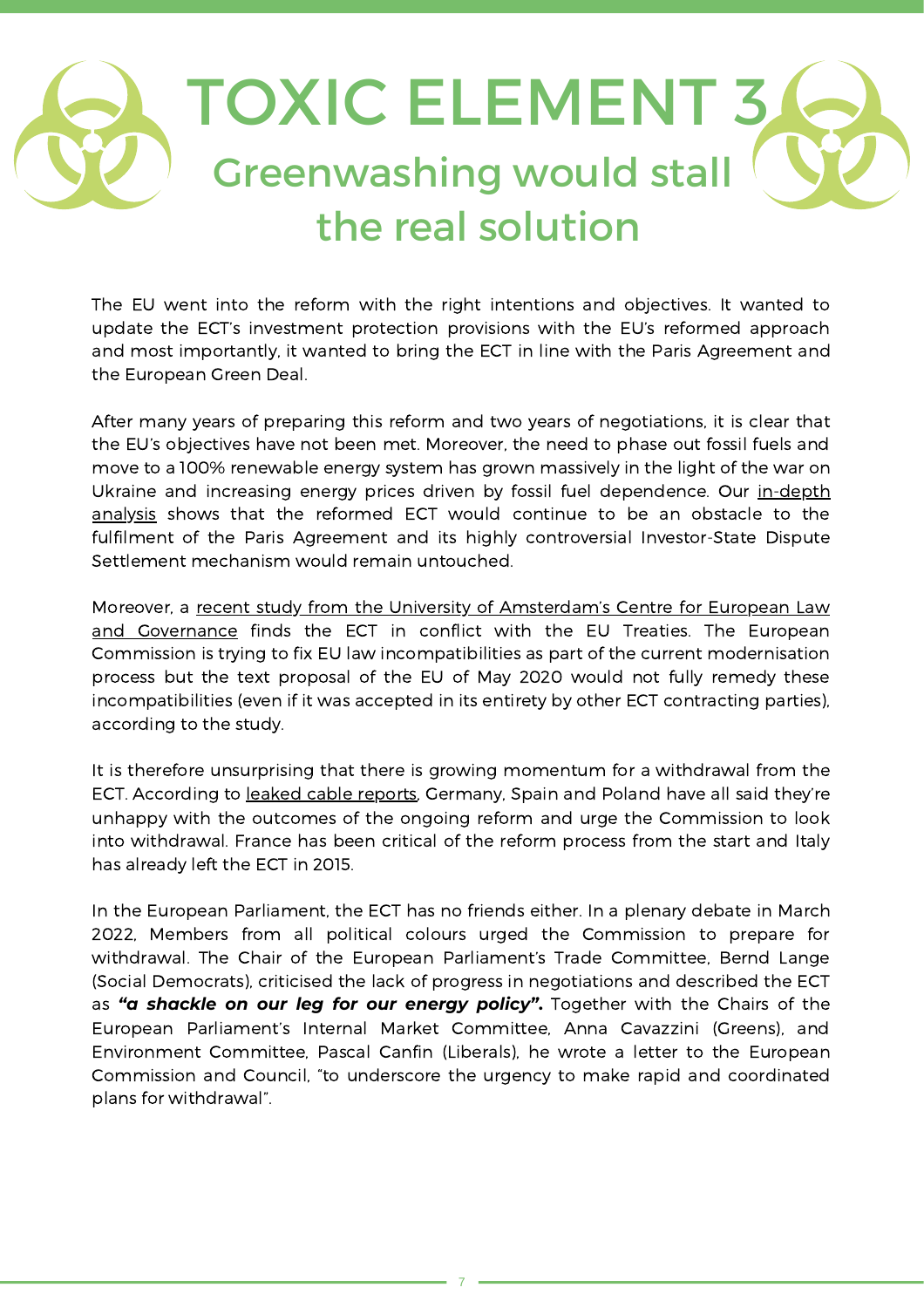It is time that ECT Contracting Parties heed their words. Withdrawal is the only viable option to align the ECT with the EU's international and internal climate obligations and solve its incompatibility with the EU Treaties. We call on the EU and its Member States to ideally take this step jointly with as many allies as can be found. This group of countries should also [neutralise](https://www.iisd.org/itn/en/2021/06/24/energy-charter-treaty-reform-why-withdrawal-is-an-option/) the 20-year sunset clause amongst one another. But countries should also consider an individual withdrawal as it would set a strong political signal both to remaining ECT member states and to those considering accession, that this dangerous Treaty is a remnant of the fossil past, and therefore must be left behind.